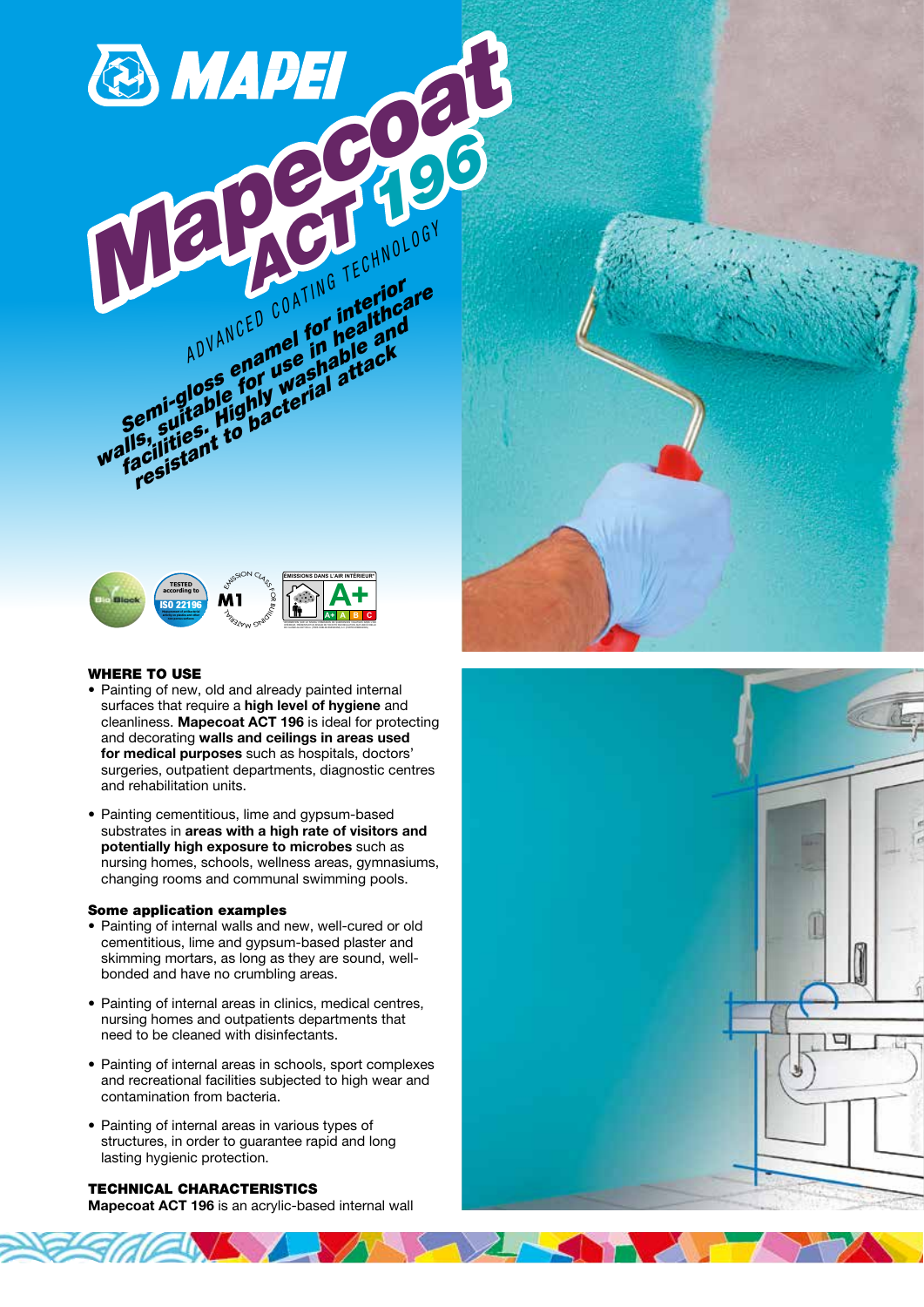

. .

enamel containing special protective, wide spectrum biological agents that inhibit the deposit and spread of bacteria on surfaces, including when washed or disinfected frequently.

Mapecoat ACT 196 resists attack from the main strains of bacteria such as Staphylococcus aureus, Escherichia coli, MRSA and Pseudomonas aeruginosa and its effectiveness has been demonstrated through testing carried out according to ISO 22196 standards. The rapid action of its active ingredients immediately blocks growth of bacteria and impedes their spread.

Mapecoat ACT 196 also contains BioBlock® technology which has a hygienising effect against mould and fungi, making it particularly suitable for protecting areas difficult to reach during normal cleaning operations, such as ceilings.

Mapecoat ACT 196 has excellent resistance to cleaning cycles and very low dirt pick-up which make surfaces very easy to clean and considerably reduces maintenance costs.

When applied on internal surfaces, Mapecoat ACT 196 bonds perfectly to all types of masonry, render, smoothing and levelling compounds and old paintwork, as long as they are well bonded and not crumbling.

Mapecoat ACT 196 protects substrates and gives surfaces an even, compact finish with a smooth satin effect.

# APPLICATION PROCEDURE Substrate preparation

Surfaces to be painted must be well cured, perfectly clean, sound and dry. Remove all traces of oil and grease from the surface and any parts which are not well bonded. Seal all cracks and repair any damaged or deteriorated areas. Seal surface pores and level off uneven areas of the substrate with mortars from the MAPEI Building line. Apply a coat of Malech transparent bonding promoter diluted with water. The amount of water required depends on the type of substrate (cementitious, lime or gypsumbased, etc.) and its level of absorbency. As a general guide, it is recommended to dilute Malech 1/1 with water for more absorbent substrates and 1/2 for less absorbent substrates.

For bright colours that normally have poor covering properties (such as bright red, yellow or green) use Dursilite Base Coat coloured undercoat in the same colour, diluted with up to 5% of water.

Wait until Malech or Dursilite Base Coat are completely dry (6-12 hours) before applying Mapecoat ACT 196.

#### Preparation of the product

Dilute Mapecoat ACT 196 with 0-10% water, depending on the application method used and the condition of the substrate. When diluting the paint make sure it is thoroughly blended. Use a drill at low speed for mixing if necessary. When preparing only partial quantities, it is recommended to mix Mapecoat ACT 196 undiluted in its original container before pouring off the quantity required.

## Application of the product

Apply Mapecoat ACT 196 with a short-pile roller, by brush or by spray on the dry coat of Malech or Dursilite Base Coat. The complete cycle requires the application of at least two coats of Mapecoat ACT 196; wait 6-12 hours between each coat at normal temperature and humidity conditions, and in all cases wait until the previous coat is completely dry.

## RECOMMENDATIONS

- Do not apply if the temperature is below  $+5^{\circ}$ C.
- Do not apply if the level of humidity is higher than 85%.
- Do not apply on damp substrates or on substrates that are not well cured.
- Do not apply directly on absorbent substrates; prime the surface with **Malech** or Dursilite Base Coat beforehand.
- In case of special manufacturing processes where the formation of mould and yeast is required, verify the suitability of the product beforehand.

#### Cleaning

Brushes, rollers and other tools used to apply Mapecoat ACT 196 may be cleaned with water before the paint dries.

#### **CONSUMPTION**

Consumption is heavily influenced by the absorption and roughness of the substrate, the colour of the paint and the application method used. Under normal conditions consumption is generally 0.2-0.3 kg/m² (for two coats of product).

#### PACKAGING

Mapecoat ACT 196 is supplied in 4 kg and 16 kg plastic tubes.

#### **STORAGE**

Store Mapecoat ACT 196 24 months in its original packaging in a dry place away from sources of heat at a temperature between +5°C and +30°C. Protect from freezing weather.

## SAFETY INSTRUCTIONS FOR PREPARATION AND APPLICATION

Instructions for the safe use of our products can be found on the latest version of the Safety Data Sheet, available from our website www.mapei.com.

PRODUCT FOR PROFESSIONAL USE.

#### **WARNING**

Although the technical details and recommendations contained in this product data sheet correspond to the best of our knowledge and experience, all the above information must, in every case, be taken as merely indicative and subject to confirmation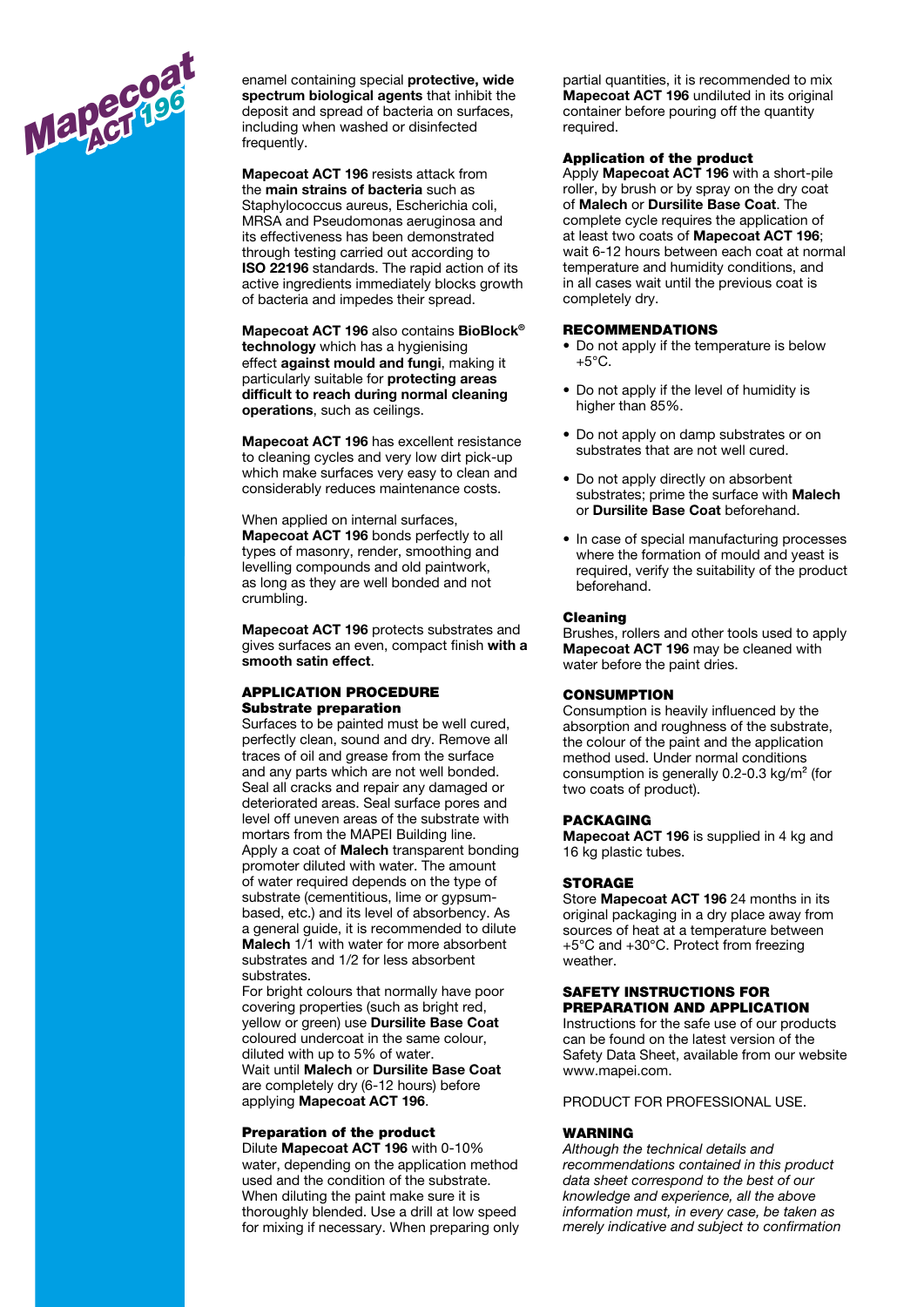# TECHNICAL DATA (typical values)

"Determination of antibacterial activity on a painted surface"

| <b>PRODUCT IDENTITY</b>                                                                                                |                              |                                                                                                                                                  |                             |                               |  |
|------------------------------------------------------------------------------------------------------------------------|------------------------------|--------------------------------------------------------------------------------------------------------------------------------------------------|-----------------------------|-------------------------------|--|
| <b>Consistency:</b>                                                                                                    | thick liquid                 |                                                                                                                                                  |                             |                               |  |
| Colour:                                                                                                                |                              | white, colours from the MAPEI colour chart range or in<br>various colours obtained using the ColorMap <sup>®</sup> automatic<br>colouring system |                             |                               |  |
| Density (EN 2811-1) (g/m <sup>3</sup> ):                                                                               |                              | approx. 1.2 (white)                                                                                                                              |                             |                               |  |
| Dry solids content by weight (EN 3251) (%):                                                                            |                              | approx. 57 (white)                                                                                                                               |                             |                               |  |
| <b>APPLICATION DATA</b>                                                                                                |                              |                                                                                                                                                  |                             |                               |  |
| <b>Dilution rate:</b>                                                                                                  |                              | 0-10% of water                                                                                                                                   |                             |                               |  |
| Re-coat time:                                                                                                          |                              | 6-12 hours, depending on surrounding temperature and<br>humidity; the previous coat must always be completely dry                                |                             |                               |  |
| <b>Application temperature range:</b>                                                                                  |                              | +5 $\mathrm{^{\circ}C}$ to +35 $\mathrm{^{\circ}C}$                                                                                              |                             |                               |  |
| Consumption ( $kg/m2$ ):                                                                                               |                              | $0.2 - 0.3$ (in 2 coats)                                                                                                                         |                             |                               |  |
| <b>FINAL PERFORMANCE</b>                                                                                               |                              |                                                                                                                                                  |                             |                               |  |
| VOC evaluation after 28 days in emission chambers<br>(white) (ISO 16000) (mg/cm <sup>3</sup> ):                        | < 2                          |                                                                                                                                                  |                             |                               |  |
| VOC content of ready-mixed product (white)<br>(European Directive 2004/42/EC) (g/l):                                   | $\leq 10$                    |                                                                                                                                                  |                             |                               |  |
| VOC content of ready-mixed product (coloured)<br>(European Directive 2004/42/EC) (g/l):                                | $\leq 50$                    |                                                                                                                                                  |                             |                               |  |
| Resistance to mould and fungi (EN 15457):                                                                              | no growth                    |                                                                                                                                                  |                             |                               |  |
| Dirt pick-up (UNI 10792):                                                                                              | $\Delta L \leq 3.0$          |                                                                                                                                                  |                             |                               |  |
| Smell (UNI 11021, Appendix A):                                                                                         | $\leq 1.0$                   |                                                                                                                                                  |                             |                               |  |
| Cleanability (UNI 11021, Appendix B):                                                                                  | $\Delta E \leq 3.0$          |                                                                                                                                                  |                             |                               |  |
| Resistance to washing agents (active-chlorine<br>products, alkaline degreasers, acid-based de-scalers)<br>(EN 2812-1): |                              | no alteration                                                                                                                                    |                             |                               |  |
| Resistance to disinfection agents (EN 2812-1):                                                                         |                              | no alteration                                                                                                                                    |                             |                               |  |
| <b>Resistance to thermal shock</b><br>(UNI 11021, Appendix D):                                                         |                              | no alteration                                                                                                                                    |                             |                               |  |
| <b>CLASSIFICATION ACCORDING TO EN 13300</b>                                                                            |                              |                                                                                                                                                  |                             |                               |  |
| Hiding power at a spreading rate of 6.7 $m^2/l$<br>(EN 6504-3):                                                        | >98%<br>class: 2             |                                                                                                                                                  |                             |                               |  |
| Wet-scrub resistance (200 cycles)<br>(EN 11998):                                                                       | $< 5$ microns<br>class: 1    |                                                                                                                                                  |                             |                               |  |
| Gloss 60°<br>(EN 2813):                                                                                                | 46<br>semi-gloss             |                                                                                                                                                  |                             |                               |  |
| Largest grain size<br>(EN 21524):                                                                                      | fine                         | $<$ 100 microns                                                                                                                                  |                             |                               |  |
| <b>RESISTANCE TO BACTERIA (IMSL test report)</b>                                                                       |                              |                                                                                                                                                  |                             |                               |  |
| <b>Strain of bacteria</b>                                                                                              | <b>Measurement</b><br>method | <b>Reduction from</b><br>initial inoculum                                                                                                        |                             |                               |  |
|                                                                                                                        |                              | <b>Standard</b><br>test                                                                                                                          | Test after 24 h<br>leaching | <b>Product</b><br>performance |  |
| <b>Staphylococcus aureus:</b>                                                                                          | <b>ISO 22196</b>             | $\geq 99.9\%$                                                                                                                                    | $\geq 99.9\%$               | compliant                     |  |
| Escherichia coli:                                                                                                      | <b>ISO 22196</b>             | $\geq 99.9\%$                                                                                                                                    | $\geq 99.9\%$               | compliant                     |  |
| Methicillin resistant Staphylococcus aureus (MRSA):                                                                    | <b>ISO 22196</b>             | $\geq 99.9\%$                                                                                                                                    | $\geq 99.9\%$               | compliant                     |  |
| Pseudomonas aeruginosa:                                                                                                | <b>ISO 22196</b>             | $\geq 99.9\%$                                                                                                                                    | $\geq 99.9\%$               | compliant                     |  |